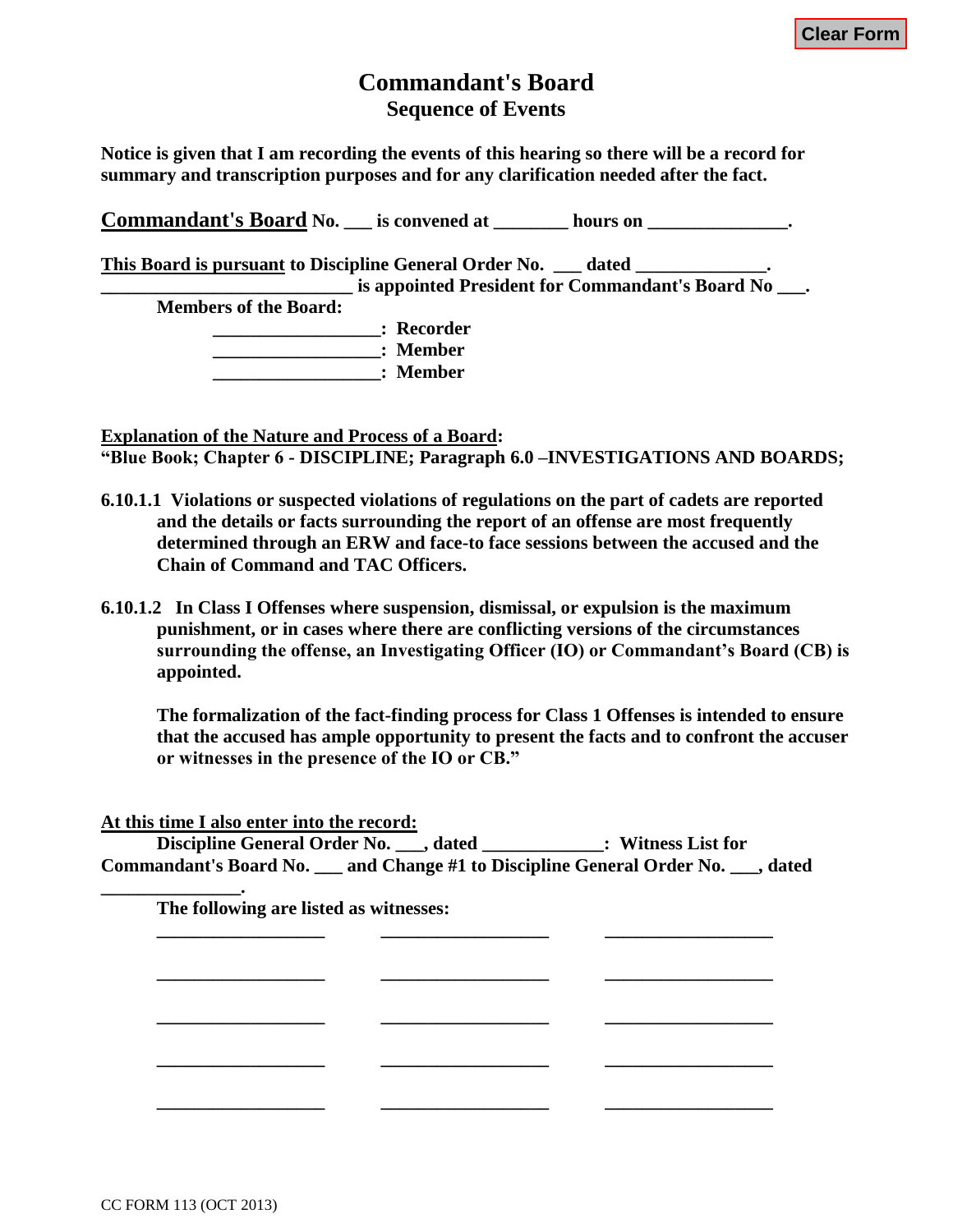**I note the following individuals listed as witnesses will not be present for testimony, for the reason indicated. The Respondent is aware of this absence / these absences and has no objection to proceeding without him / her / them.**

|           | <b>Reason for absence:</b>                                                                                                                                                |  |
|-----------|---------------------------------------------------------------------------------------------------------------------------------------------------------------------------|--|
|           |                                                                                                                                                                           |  |
|           |                                                                                                                                                                           |  |
|           |                                                                                                                                                                           |  |
|           | This Board has been called as a result of Performance Report for:                                                                                                         |  |
| $\bullet$ | Cadet ____________________, CWID # __________, Class ___, C/_____, ________ Co.:                                                                                          |  |
|           | a violation of Code # ______, Class I; Maximum Punishment is ___________________<br>The PR is dated _____________, contains ______ signed statements, and is signed by    |  |
|           | Cadet _____________'s ERW is dated ________________ and contains _______ additional<br>signed statements.                                                                 |  |
|           | All of these documents are now entered into the record of this Board.                                                                                                     |  |
|           | At this time I enter into the record:                                                                                                                                     |  |
|           | A Cadet Rights Briefings for Disciplinary Hearings and Boards, dated ____________,<br>and I ask the Respondent, if he acknowledges his initials signifying receipt of and |  |
|           | understanding of his rights warnings and his signature on this form.                                                                                                      |  |
|           | Are these your initials? (Respondent acknowledges.)                                                                                                                       |  |
|           | Is this your signature? (Respondent acknowledges.)                                                                                                                        |  |
|           | I also ask the Respondent to acknowledge receipt of all pertinent documents and                                                                                           |  |

**statements for this Board.**

**(Respondent acknowledges.)**

## **Explanation of Duties of Witnesses:**

- **Cadet witnesses are bound by the Cadet Honor System**
- **Witnesses may be cross examined**
- **Anything said may be use subsequently in other proceedings, to include legal proceedings outside of campus**
- **Witnesses do not have to give testimony which may be self-incriminating**